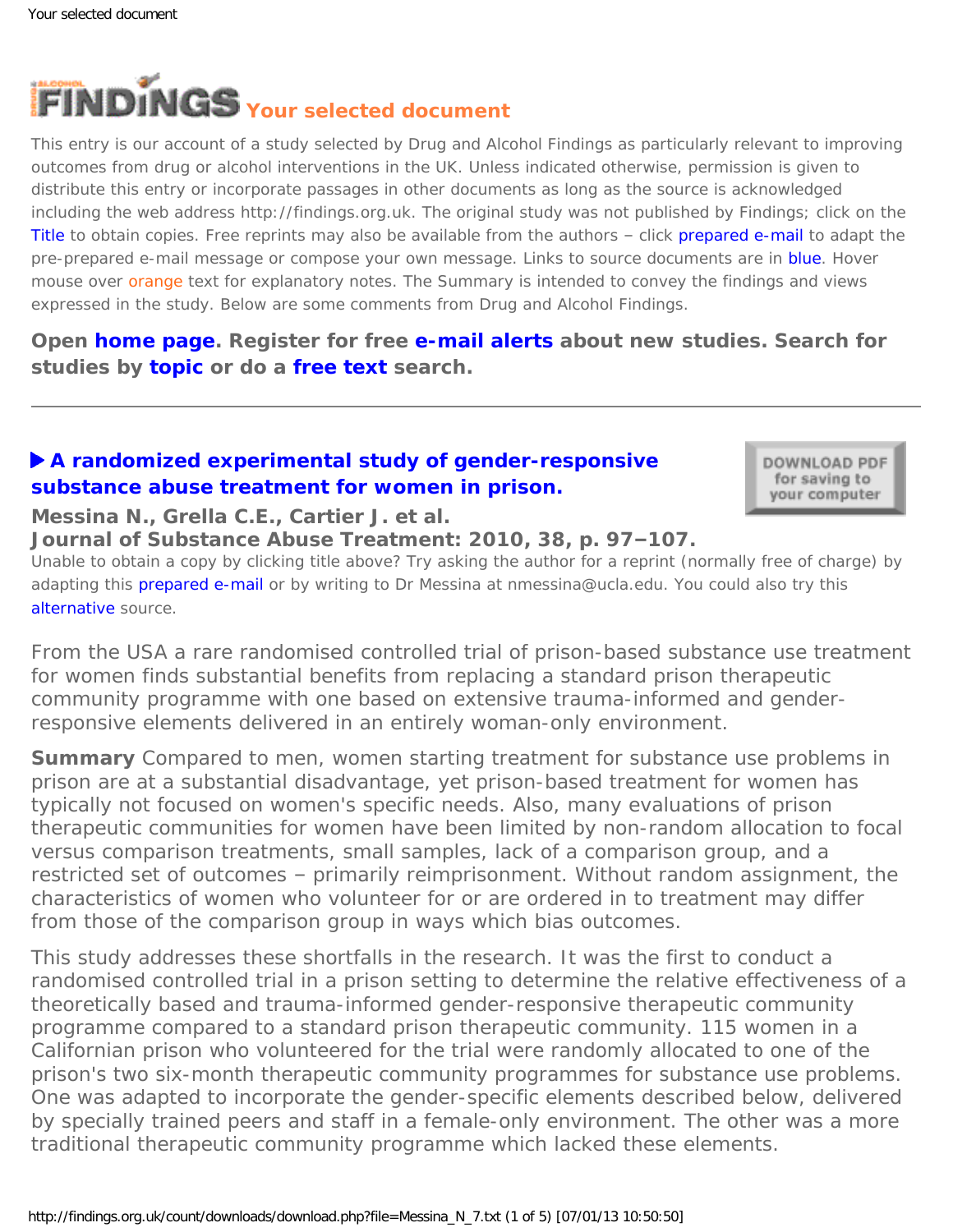Participants completed baseline research assessments and over 80% completed followups on average about nine months after leaving prison, and three quarters after about 15 months. Averaging 36 years of age, at the start of the study just 18% were currently married. Before imprisonment three quarters were not working. Most reported histories of sexual (55%) and physical (71%) abuse and depression (79%). A quarter met criteria for posttraumatic stress disorder and nearly all for substance abuse or dependence, primarily involving methamphetamine, which almost half had used daily prior to imprisonment. Second most common was cocaine. Despite random allocation, on several measures women allocated to the gender-responsive programme were at greater risk, differences taken in to account in the statistical analyses.

### The gender-specific programme

The gender-specific programme was based on understandings of women's psychological development in the context of relationships and connections to others. In contrast, models for men typically focus on separation and independence. Detailed below, its two curricula focused on services for women's specific needs, implemented in ways which promote psychological growth and prosocial behaviour, and tailored for women in the criminal justice system.

[The first](http://www.stephaniecovington.com/books.php) curriculum on recovery from addiction consisted of 17 sessions in four modules. Module 1 ('Self') explored what the 'self' is, addiction as a disorder of the self, sources of self-esteem, effects of sexism, racism, and stigma on a sense of self, and recovery as the growth of the self. In the relationship module women explored their roles in their families of origin, discussed myths and realities about motherhood and their relationships with their mothers, reviewed relationship histories, and considered how they could build healthy support systems. A sexuality module dealt with connections between addiction and sexuality and body image, sexual identity, sexual abuse, and fear of sex when sober. The spirituality module introduced spirituality, prayer, and meditation. Spirituality was understood in terms of transformation, connection, meaning, and wholeness.

Concerned with trauma, the [second](http://www.stephaniecovington.com/books.php) curriculum consisted of 11 sessions teaching women what trauma and abuse are, exploring typical reactions, and developing coping skills. In these sessions women began to understand how traumatising events in their past affected their lives and learnt coping mechanisms while focusing on personal safety within a strengths-based approach.

### The standard programme

What the gender-specific programme was benchmarked against was a traditional approach which embodied (relative to the usual prison environment) positive attitudes towards the inmates and positive values to start a process of socialisation, using treatment staff to provide role models, many of whom were themselves recovering addicts.

### **Main findings**

At the follow-ups, several measures indicated that after both programmes psychological and social wellbeing had improved to roughly the same degree. So too according to the raw figures had the severity of drug and alcohol use and problems. However, after race and baseline marital status and employment had been taken in to account, women allocated to the gender-responsive programme had experienced significantly greater remission in their drug use and problems.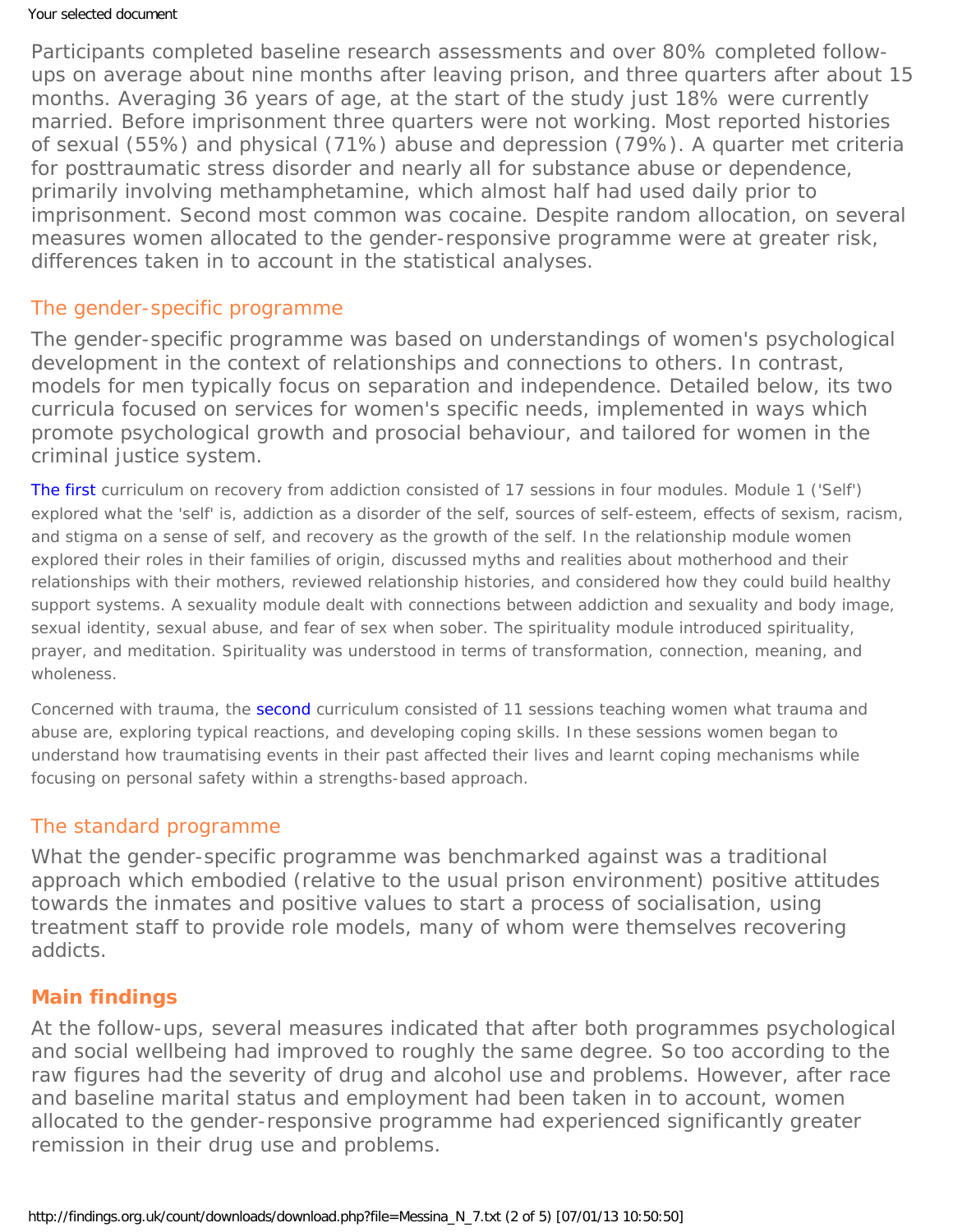Similarly, though in favour of the gender-responsive programme (31% v. 45%), on the raw figures there was no significant relative improvement in reimprisonment. However, after race and baseline marital status and living situation (eg, whether homeless) had been taken in to account, over the follow-up period women allocated to the genderresponsive programme had been [significantly less likely](#page-0-0) to be reimprisoned. Though not statistically significant, on average women allocated to the gender-responsive programme also stayed out of prison for several months longer.

They also participated more fully in the prison's voluntary aftercare arrangements. After race and baseline marital status and living situation had been in to account, according to records they were significantly more likely to complete the initial residential element (raw figures 54% v. 36%) and also (non-significantly) stayed longer and were less likely to drop out.

## **The authors' conclusions**

This study's findings are particularly promising given the severity of the addiction and criminal histories of the sample, indicating beneficial impacts from integrating genderresponsive elements in prison-based treatment for women and in particular the two tested curricula. After going through this programme, compared to usual treatment women were substantially more successful while out on parole, sometimes to a statistically significant degree once other factors had been taken in to account. Among these improvements were drug use, reimprisonment, and aftercare completion.

For practical and ethical reasons, random assignment of participants to either a treatment or [control](#page-0-0) group is rare in evaluations of prison programmes. The primary strength of this study was random assignment, allowing all participants to receive at least the standard treatment, with some participants receiving enhanced treatment designed specifically for female offenders. This rigorous design strengthens confidence that the findings as they relate to this sample and these programmes really do reflect an impact of the tested programme. The study was further strengthened by the large percentages of women who met criteria for substance use disorder, a control group receiving standard treatment, standardised outcome measures, two post-prison follow-up points, and reliance on official records as well as the offenders' own accounts.

It is however difficult to disentangle the effects of the different elements of the prison programme and participation in aftercare. Qualitative findings showed that women in the gender-responsive programme were extremely invested in and satisfied with their treatment (especially session topics regarding intimate partners, family roles, and trauma histories), felt supported by other group members, and promoted continued use of these materials and protocols in the prison. Overall treatment satisfaction, a sense of safety and comfort, and a supportive peer environment, may have increased adherence to treatment and recovery, which may in turn have led to reductions in drug use, increased retention in aftercare, and reductions in reimprisonment.

FINDINGS Results from this all-enveloping female-only, female-focused environment contrast with [less convincing results](https://findings.org.uk/count/downloads/download.php?file=Zlotnick_C_2.txt) from another cognitive-behavioural therapy programme for female US prisoners suffering both substance dependence and posttraumatic stress disorder. In the less successful initiative, gender/trauma elements constituted a relatively minor and – since the core case management role was conceded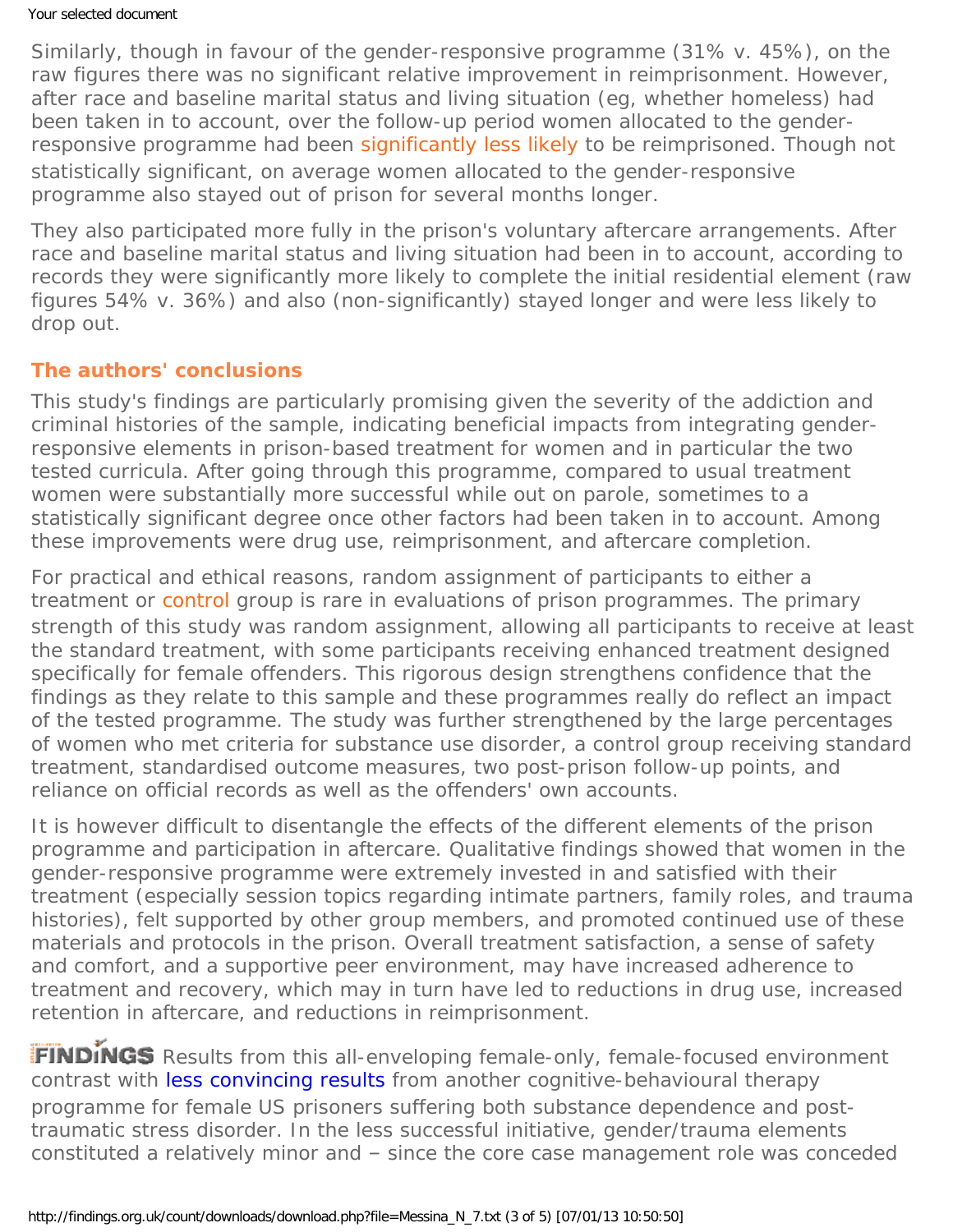to the prison programme – perhaps peripheral add-on to an already extended, intensive, and potentially powerful residential programme. It may also be relevant that in this study these was no prison-supplied residential aftercare option, one which in the featured study the women from the tested programme more fully availed themselves of. Without this opportunity for deeper engagement with treatment fostered by a specialist prison programme to express itself in attendance at a post-prison residential programme, the gains made in prison could quickly evaporate once offenders leave.

The authors' caution that what caused the differences in outcomes was unclear. Apart from the features mentioned, another possibility is the re-moralisation of prison staff newly trained in impressive and extensive programmes by the developer of the programmes, and the consequent re-moralisation of offenders assigned to this practice innovation. Such factors [seem to have](http://dx.doi.org/10.1111/j.1521-0391.2001.tb00523.x) an influence over and above the impact of the actual content of an intervention.

The great advance made by this study was effectively to implement random allocation, which it did by allocating women with an even criminal justice number to one programme and with an odd one to the other, meaning allocation could also be checked. When in 2008 the literature on substance use treatment for women offenders [was reviewed](http://dx.doi.org/10.1080/10884600802111648), no randomised studies were found. But the conclusions reached from this imperfect corpus of research pointed in the direction of a programme such as that tested in the featured study. The reviewers characterised optimal treatments for women offenders as providing a continuum of prison and community-based services with individualised care based on a thorough assessment on entering prison. Gender-specific programmes that integrate substance abuse treatment and trauma-related mental health care were preferred to mixed-gender programmes. Such programmes should, argued the reviewers, emphasise empowerment, building social support networks, and adopt a collaborative rather than authoritarian approach. Upon community re-entry, women offenders need safe, affordable housing, and continued treatment – in the featured study offered routinely by the prison, but more often taken up and stayed in longer by women who had experienced gender-response treatment while in prison.

It is however unfortunate that despite random allocation some substantial differences remained between women in the two sorts of therapeutic community. Only by adjusting the results to take account of these differences was the study able to produce statistically significant results. This a second-best solution compared to randomisation which truly (as intended) produces equivalent caseloads for the two programmes.

*Thanks for their comments on this entry in draft to Nena Messina of the UCLA Integrated Substance Abuse Programs in Los Angeles, USA, and to Gail Gilchrist of the University of Greenwich in England. Commentators bear no responsibility for the text including the interpretations and any remaining errors.*

Last revised 07 January 2013. First uploaded 21 December 2012

- [Comment on this entry](mailto:editor@findings.org.uk?Subject=Findings%20entry:%20A%20randomized%20experimental%20study%20of%20gender-responsive%20substance%20abuse%20treatment%20for%20women%20in%20prison)
- [Give us your feedback on the site \(one-minute survey\)](https://www.surveymonkey.com/s/EB_2012)
- Open [home page](https://findings.org.uk/index.php) and [enter e-mail address](https://findings.org.uk/index.php#signUp) to be alerted to new studies

# **Top 10 most closely related documents on this site. For more try a [subject](https://findings.org.uk/topic_search.htm) or [free text](https://findings.org.uk/free_search.htm) search**

http://findings.org.uk/count/downloads/download.php?file=Messina\_N\_7.txt (4 of 5) [07/01/13 10:50:50]